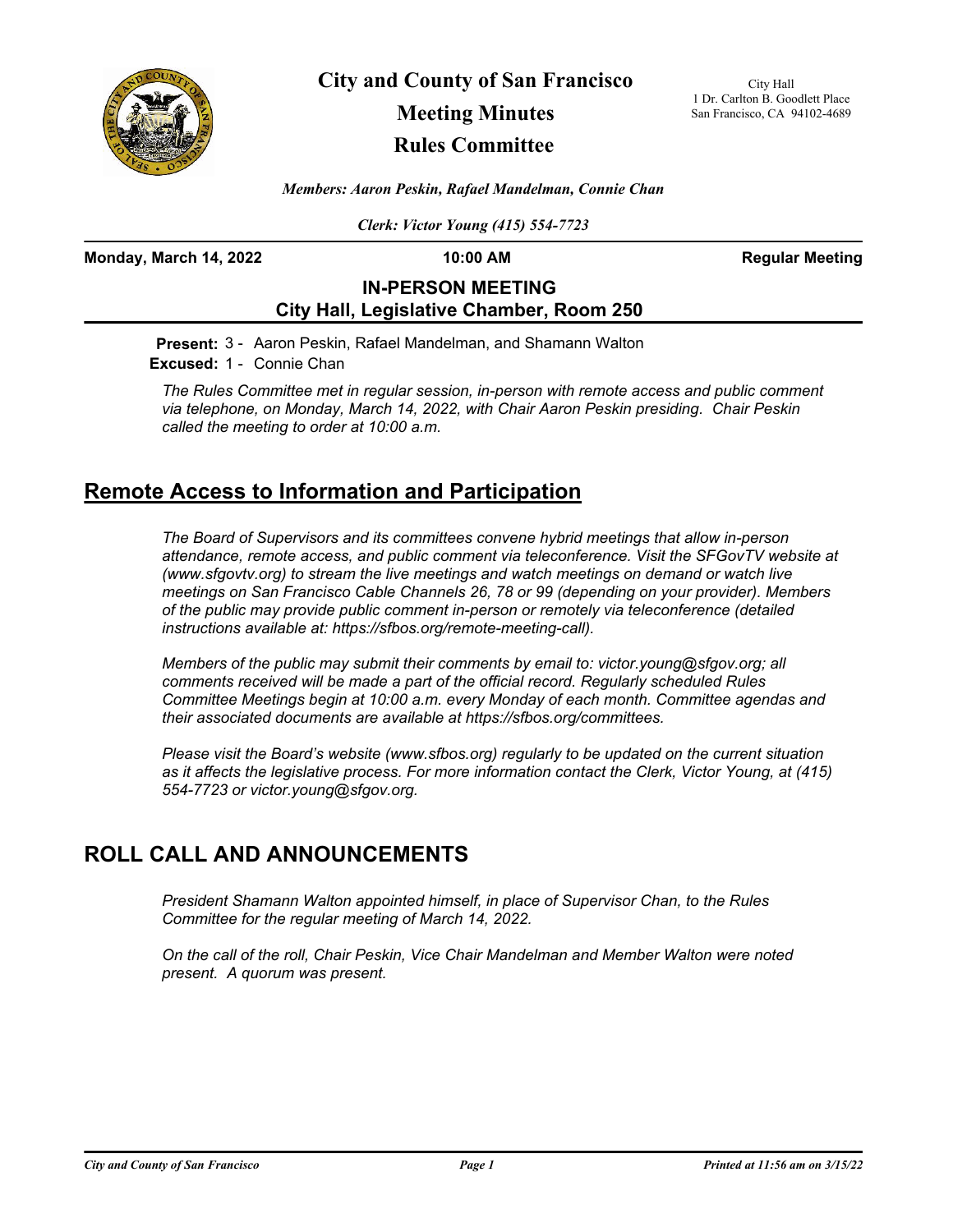## **COMMUNICATION**

*Victor Young, Rules Committee Clerk, instructed members of the public, when general public comment is called, to contribute live comments for up to two minutes by dialing the provided telephone number. When connected, they will receive another prompt to dial \* 3 to be added to the queue to speak. Make sure to call from a quiet location, speak clearly and slowly, and turn*  down your television or radio. Written comments may be submitted through email *(victor.young@sfgov.org) or the U.S. Postal Service at City Hall, 1 Dr. Carlton B. Goodlett Place, Room 244, San Francisco, CA 94102.*

# **AGENDA CHANGES**

*There were no agenda changes.*

# **REGULAR AGENDA**

## **Supervisor Chan Excused from Attendance**

 **Chair Peskin moved that Supervisor Chan be excused from the Rules Committee meeting of March 14, 2022. The motion carried by the following vote:**

Ayes: 3 - Peskin, Mandelman, Walton Excused: 1 - Chan

#### **[Mayoral Reappointment, Municipal Transportation Agency Board of Directors - Stephanie Cajina] [220225](http://sfgov.legistar.com/gateway.aspx?m=l&id=38420)**

Motion approving/rejecting the Mayor's nomination for the reappointment of Stephanie Cajina to the Municipal Transportation Agency Board of Directors, for a term ending March 1, 2026. (Clerk of the Board)

(Charter, Section 8A.102(a), provides that the Board of Supervisors shall confirm the Mayor's appointment by a majority (six votes) of the Board of Supervisors, with no timeframe to confirm specified. Transmittal Date: March 1, 2022.)

03/02/22; RECEIVED AND ASSIGNED to Rules Committee.

*Heard in Committee. Speakers: Stephanie Cajina; Gwyneth Borden; spoke on their qualifications and answered questions raised throughout the discussion. David Pilpel; spoke neither in support nor against the appointment applicant name. Jamie Gloria; spoke in support of the reappointment of various applicants.*

**Chair Peskin moved that this Motion be AMENDED, AN AMENDMENT OF THE WHOLE BEARING NEW TITLE, by striking the word 'rejecting' throughout the legislation and adding other clarifying and conforming changes. The motion carried by the following vote:**

Ayes: 3 - Peskin, Mandelman, Walton Excused: 1 - Chan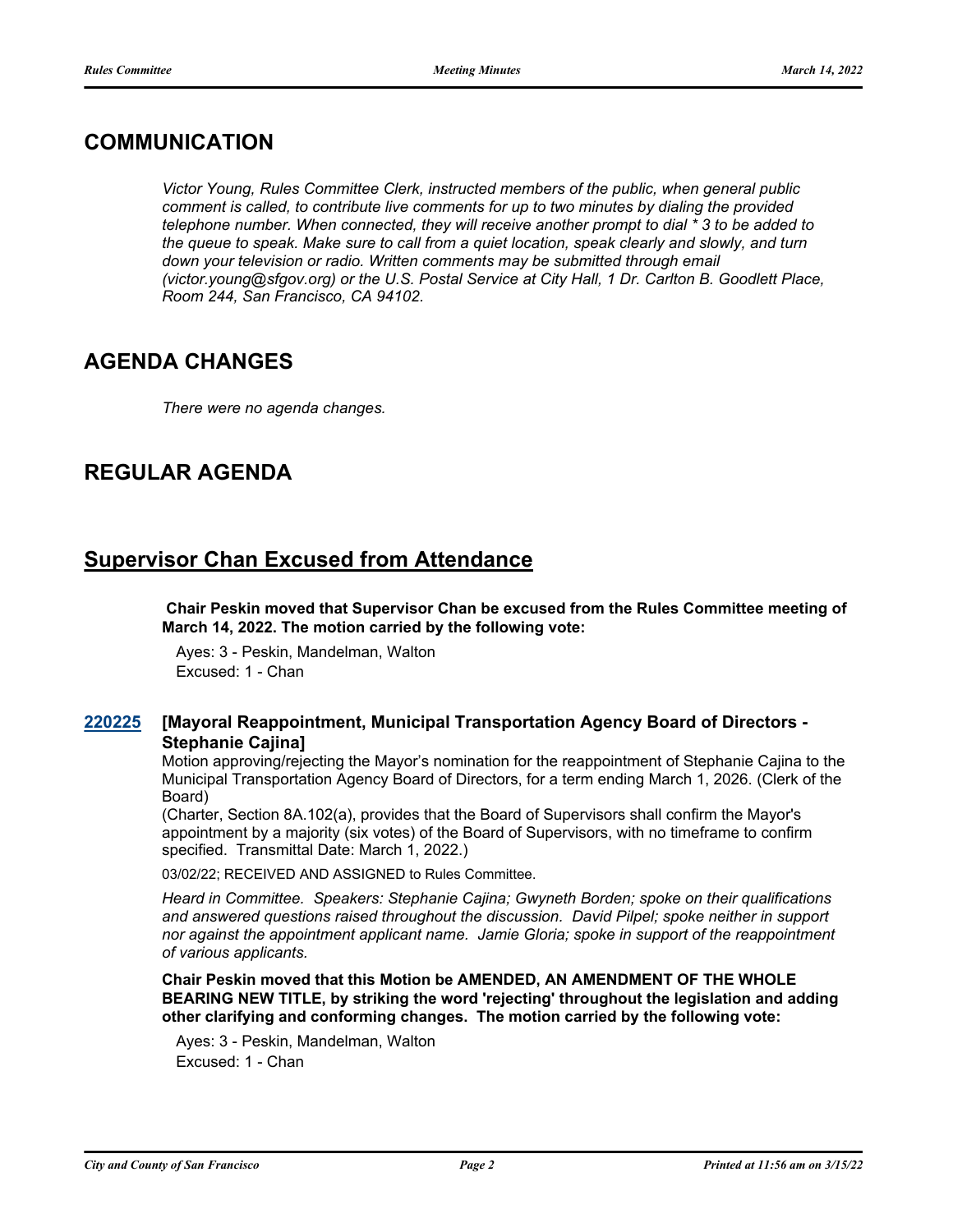Motion approving the Mayor's nomination for the reappointment of Stephanie Cajina to the Municipal Transportation Agency Board of Directors, for a term ending March 1, 2026. (Clerk of the Board) (Charter, Section 8A.102(a), provides that the Board of Supervisors shall confirm the Mayor's appointment by a majority (six votes) of the Board of Supervisors, with no timeframe to confirm specified. Transmittal Date: March 1, 2022.)

### **Chair Peskin moved that this Motion be RECOMMENDED AS AMENDED. The motion carried by the following vote:**

Ayes: 3 - Peskin, Mandelman, Walton Excused: 1 - Chan

#### **[Mayoral Reappointment, Municipal Transportation Agency Board of Directors - Gwyneth Borden] [220226](http://sfgov.legistar.com/gateway.aspx?m=l&id=38421)**

Motion approving/rejecting the Mayor's nomination for the reappointment of Gwyneth Borden to the Municipal Transportation Agency Board of Directors, for a term ending March 1, 2026. (Clerk of the Board)

(Charter, Section 8A.102(a), provides that the Board of Supervisors shall confirm the Mayor's appointment by a majority (six votes) of the Board of Supervisors, with no timeframe to confirm specified. Transmittal Date: March 1, 2022.)

03/02/22; RECEIVED AND ASSIGNED to Rules Committee.

*Heard in Committee. Speakers: Stephanie Cajina; Gwyneth Borden; spoke on their qualifications and answered questions raised throughout the discussion. David Pilpel; spoke neither in support nor against the appointment applicant name. Jamie Gloria; spoke in support of the reappointment of various applicants.*

**Chair Peskin moved that this Motion be AMENDED, AN AMENDMENT OF THE WHOLE BEARING NEW TITLE, by striking the word 'rejecting' throughout the legislation and adding other clarifying and conforming changes. The motion carried by the following vote:**

Ayes: 3 - Peskin, Mandelman, Walton

Excused: 1 - Chan

Motion approving the Mayor's nomination for the reappointment of Gwyneth Borden to the Municipal Transportation Agency Board of Directors, for a term ending March 1, 2026. (Clerk of the Board) (Charter, Section 8A.102(a), provides that the Board of Supervisors shall confirm the Mayor's appointment by a majority (six votes) of the Board of Supervisors, with no timeframe to confirm specified. Transmittal Date: March 1, 2022.)

**Chair Peskin moved that this Motion be RECOMMENDED AS AMENDED. The motion carried by the following vote:**

Ayes: 3 - Peskin, Mandelman, Walton Excused: 1 - Chan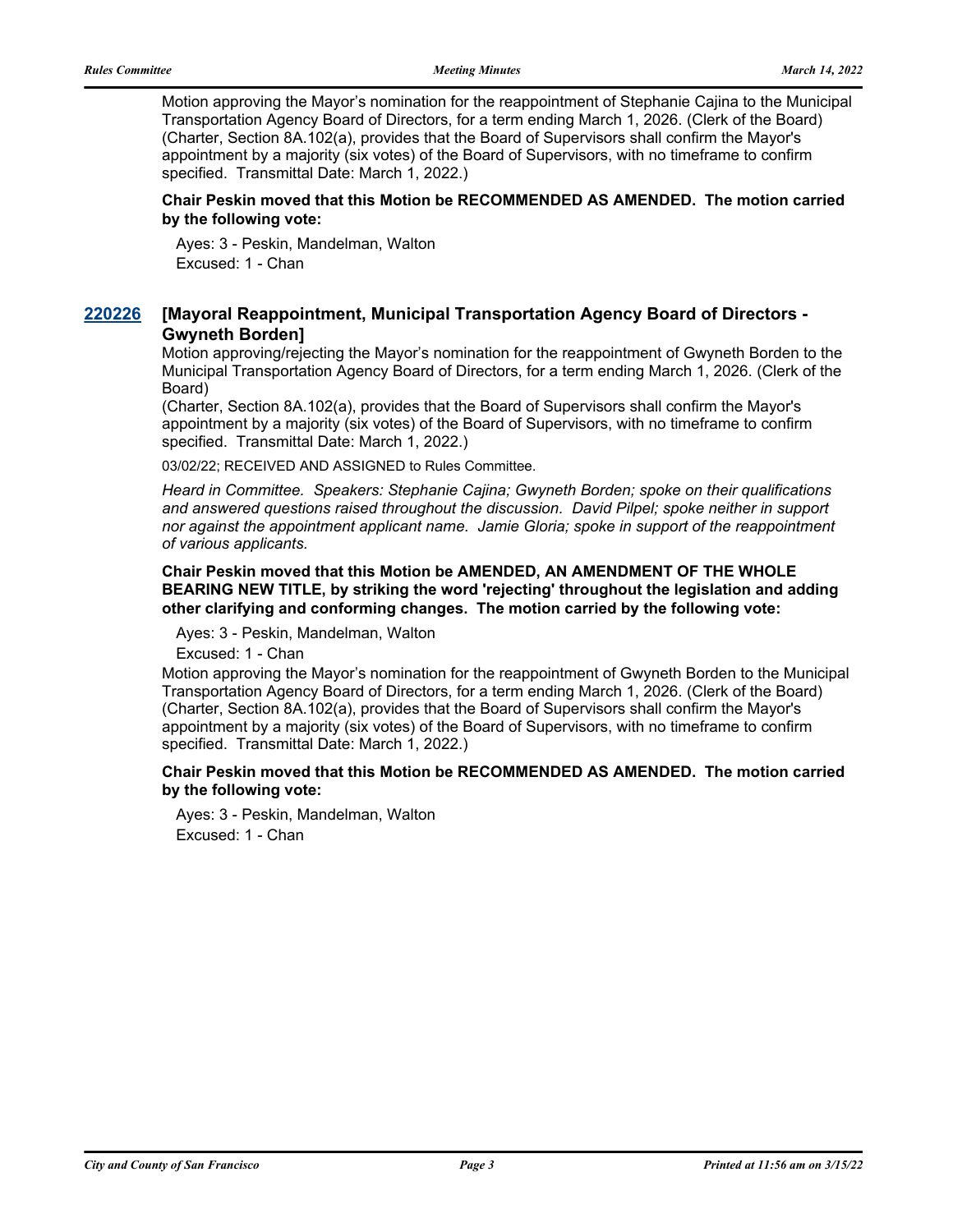### **[220192](http://sfgov.legistar.com/gateway.aspx?m=l&id=38387) [Presidential Appointment, Planning Commission - Gabriella Ruiz]**

Motion approving/rejecting the President of the Board of Supervisors Shamann Walton's nomination of Gabriella Ruiz to the Planning Commission, for the unexpired portion of the term ending July 1, 2022, and additionally the next term beginning July 2, 2022 and ending July 1, 2026. (Clerk of the Board)

(Charter, Section 4.105, provides that this nomination is subject to approval by the Board of Supervisors and shall be the subject of a public hearing and vote within 60 days from the date the nomination is transmitted to the Clerk of the Board. If the Board fails to act on the nomination within 60 days from the date the nomination is transmitted to the Clerk, then the nominee shall be deemed approved. Transmittal date: February 28, 2022.)

03/02/22; RECEIVED AND ASSIGNED to Rules Committee.

*Heard in Committee. Speakers: Gabriella Ruiz; spoke on their qualifications and answered questions raised throughout the discussion. Jamie Gloria; Chris Radford; John McCormick; Mr. Gabino; Speaker; Baker Elliot; Eric Guella; Mr. Weisenberger; Peter Hapnan; Kevin Stall; spoke in support of the appointment of Gabriella Ruiz.*

#### **Member Walton moved that this Motion be AMENDED, AN AMENDMENT OF THE WHOLE BEARING NEW TITLE, by striking the word 'rejecting' throughout the legislation and adding other clarifying and conforming changes. The motion carried by the following vote:**

Ayes: 3 - Peskin, Mandelman, Walton

Excused: 1 - Chan

Motion approving the President of the Board of Supervisors Shamann Walton's nomination of Gabriella Ruiz to the Planning Commission, for the unexpired portion of the term ending July 1, 2022, and additionally the next term beginning July 2, 2022 and ending July 1, 2026. (Clerk of the Board) (Charter, Section 4.105, provides that this nomination is subject to approval by the Board of Supervisors and shall be the subject of a public hearing and vote within 60 days from the date the nomination is transmitted to the Clerk of the Board. If the Board fails to act on the nomination within 60 days from the date the nomination is transmitted to the Clerk, then the nominee shall be deemed approved. Transmittal date: February 28, 2022.)

### **Member Walton moved that this Motion be RECOMMENDED AS AMENDED. The motion carried by the following vote:**

Ayes: 3 - Peskin, Mandelman, Walton Excused: 1 - Chan